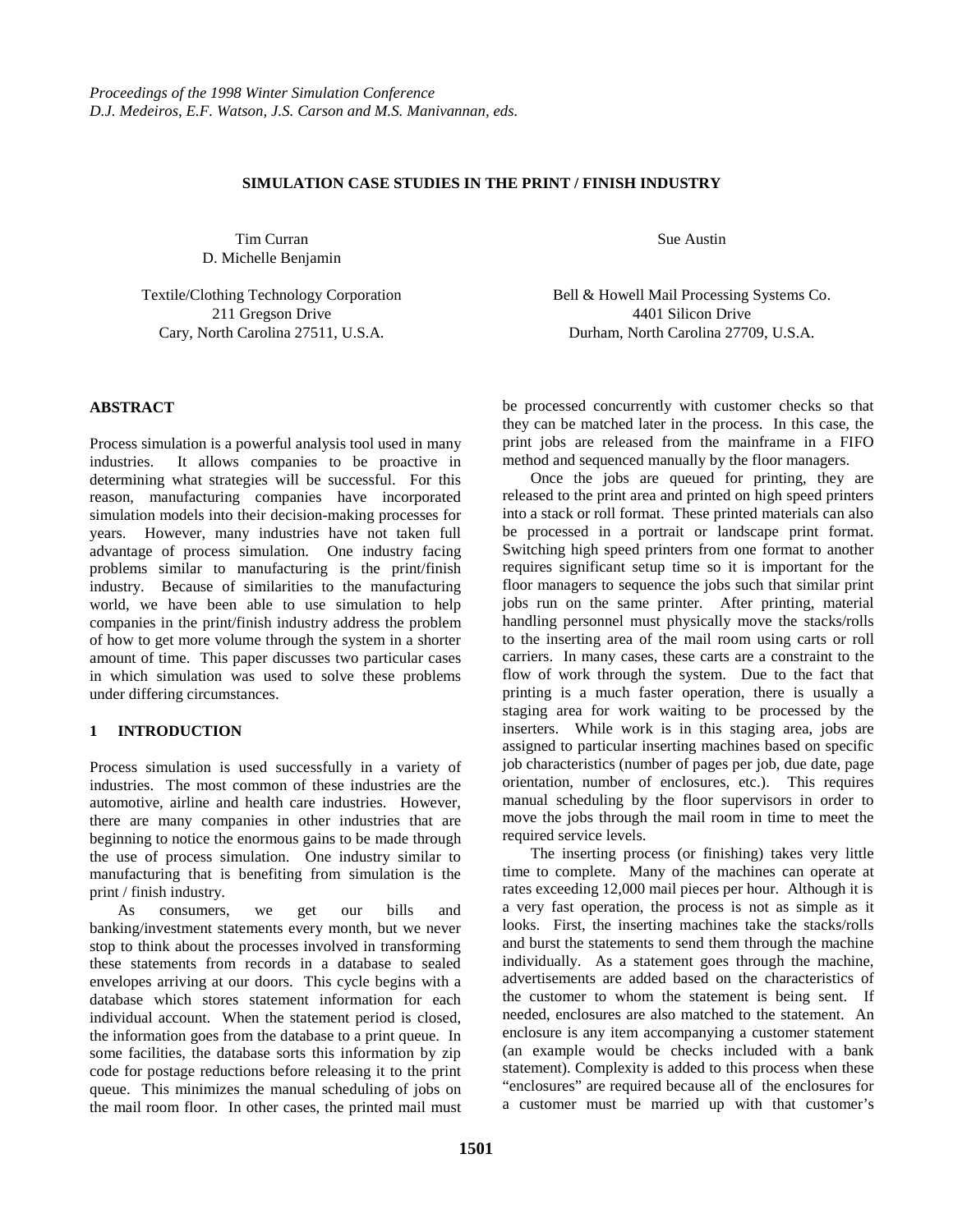statement. After the statement and inserts are accumulated, the packet is inserted and sealed into an envelope. This process sounds fairly simple but there is a lot of time and effort invested to assure that the correct checks and inserts are matched to the correct statement. Any mistakes can be costly and embarrassing to the finishing vendor. After the jobs have been processed by the inserters, an envelope then goes to either the metering machines which weigh the envelopes to determine the postage rate or to zip-code sorting. Once the job has been weighed, stamped, and zipcode sorted (if required), the envelope is ready for mailing.

As mentioned above, the jobs must be processed in a specific sequence in order to meet required service levels. These service levels are normally described by using a "due date" for each job. Of course, due dates are used in all forms of manufacturing; however, a unique characteristic with the mail processing industry is that the "due date" is actually a due TIME and date. The time is important because a job is considered late if it is does not reach the US Postal Service by a specified time and has to be postmarked with the following day's date. In cases where the print area does not zip-code sort the jobs before processing, the mail must be now be zip-code sorted in order to receive postage discounts. This may require the use of an outside sorting vendor which will require time to process the mail before it can be sent to the postal service for delivery. In order to provide the sorting vendor with the sufficient sorting time, the mail processing company must have the mail ready to be sent hours before the actual mailing deadline of the postal service. This means that in many cases the work must be scheduled precisely, down to the minute, in order for the jobs to flow through the system on time.

These service levels are usually described in terms of a 2 or 3 day standard. It is not 48 hours or 72 hours from the start of production, it must be done in time to meet the mailing deadline of the second or third day. For example, I am running a mail room that must meet a service level which is a 2-day standard. If work arrives on Monday morning at 10:00 A.M. and my mail cut-off time is 4:00 P.M., I have 30 hours to process the job (not 48 hours as 2 day implies) in order for the work to be ready for delivery on the second day. This can lead to dramatic peaks in demand and increased system and manager stress around the "due time".

After describing the general process steps involved in processing mail, several different uses of process simulation for a mail processing company become apparent. Examples of two successful engagements in the mail processing industry are discussed below. They show two very different uses of process simulation in this industry. These companies wanted to analyze different aspects of the process and model different areas of their systems. Process simulation allowed them to have this flexibility.

To address their specific issues, we developed individual, flexible ARENA simulation models. The scenarios to be modeled were defined by the user through Excel spreadsheets. The input workbooks had a predefined set of sheets and categories of information but the user defines the values within these worksheets. Upon starting either of the simulation models, a message box is displayed requesting the file name of the scenario to be run and the file name in which to store the output information. The data in the specified Excel workbook was read in using VBA in ARENA. During the simulation runs, ARENA captures output measures and generates the reports desired by the user.

The objective of each of the projects was to leave the client with a tool that will allow them to simulate various strategies as their system changes into the future.

# **2 CASE 1**

One of our engagements in the mail processing industry involved a company in the process of a merger. In an effort to centralize operations, our client was adding the mail volume from the acquired company to one of their current mail processing centers. This facility appeared to be the logical choice because static spreadsheet calculations indicated that this facility had excess machine capacity and would be able to handle the significant increase in their monthly throughput. Before implementing these system changes, the client decided it would be in their best interest to have a flexible simulation tool to determine the impact, on finishing, of increasing monthly mail volumes. In addition, they wanted to determine if they could meet the service level if it was shortened from a 3-day standard to a 2-day standard. There were several issues that the company wanted the process simulation to address.

The major concern of the manager of finishing was that the arrival of work to the inserters was not consistent throughout the work day. There were peak times during the day, as well as times when the machines were not fully utilized because there was not enough work to process (as in manufacturing). The problem for the manager was how to plan for these peak times of the day so that all of the work could be processed in time to meet the proposed 2 day standard. In order to meet the mailing deadlines, the manager dedicated certain machines to run specific job types. However, as the service deadline approached, the higher priority jobs were split between various machines so that they could meet the service level requirement.

In order to correctly model this situation, we had to give the customer tremendous flexibility in defining the scenarios. This meant allowing the manager a means for creating new jobs and new mail volumes. Since the manager was unsure which machines would be required to process the increased volumes, we had to allow for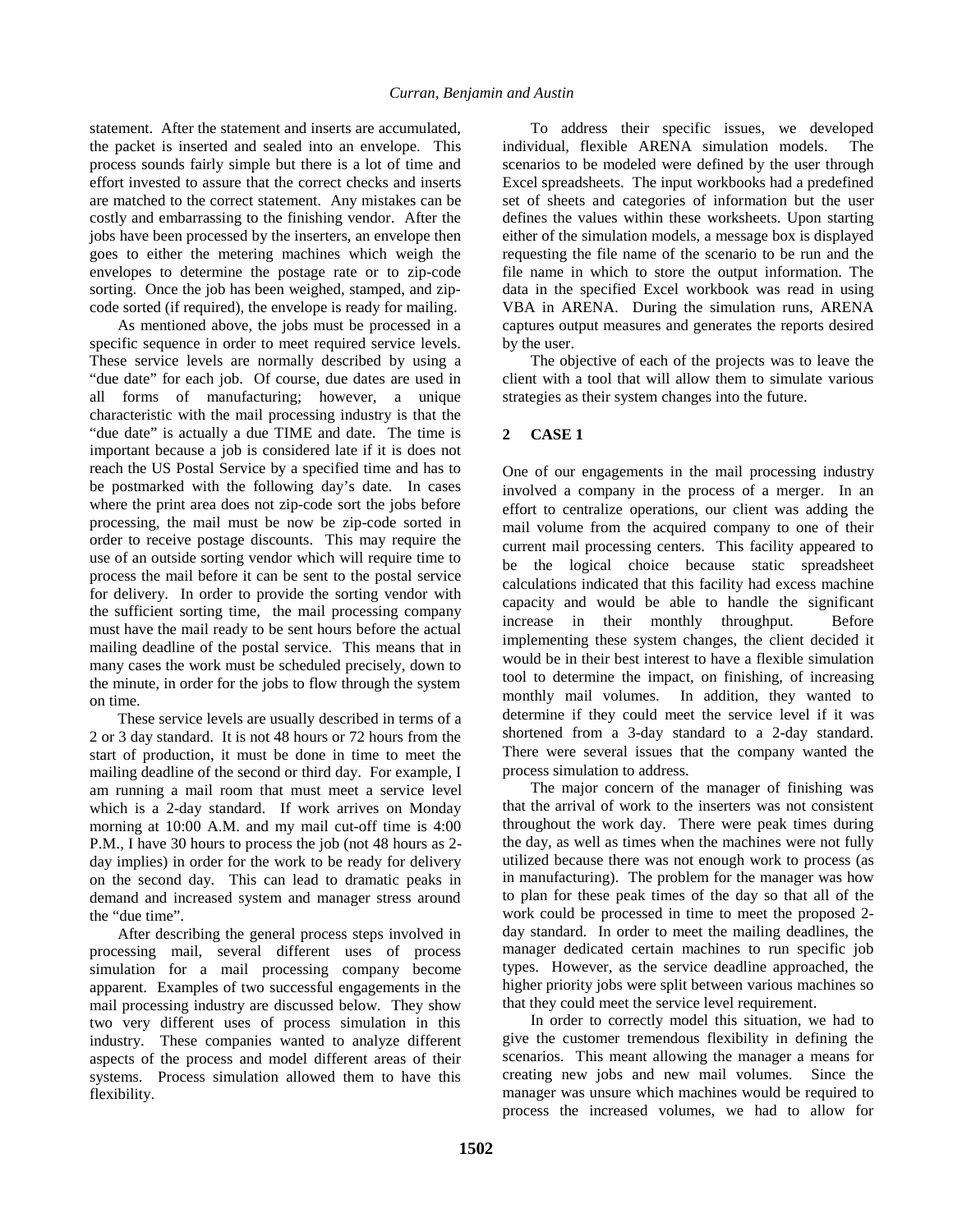flexibility in dedicating machines to a specific job type and defining alternate routings for jobs that were not going to meet the mailing deadlines. In order to handle this flexibility, we created Excel Spreadsheet input files that allowed the manager to assign multiple machine choices for each job type. Thus, as the mailing deadline drew near, secondary machine choices would be available.

The use of the input spreadsheet also allowed the company to add the new jobs and increased volumes to the modeled system in phases rather than all at once. This was very important because, as mentioned above, the purpose of the simulation was to see exactly how the new jobs would effect the system. Therefore, the jobs had to be user-definable so that the company could see exactly how much new volume could be introduced to the system before additional equipment was required to meet the service levels. Adding this flexibility made the simulation model much more realistic and allowed the client to model different strategies for handling the additional mail volumes.

The main question that the simulation model needed to answer was, "What will be the impact of adding new daily volumes to the system and shortening the required service level?" As mentioned above, static spreadsheet calculations showed that there was enough machine time available to handle increased demands. However, the simulation model illustrated the fact that the dynamics of the system would not allow the new mail volumes to be completed in time to meet the desired service level. The reason for this was that the jobs were all arriving during the peak times of the day and that even though there was available machine time in the system, it occurred during the off peak times when there was no new work to process. This simulation showed tremendous backlogs at the inserters and a dramatic increase in the number of jobs that did not meet the mailing deadline. In order to process increased demand in a shorter period of time, new equipment will be required. This was a revelation for the company because without closely analyzing the dynamics of the mail room floor it appeared that there was more than enough machine capacity available to handle increased mail volumes without adding equipment; however, the simulation model proved that this was not actually the case. The simulation model clearly illustrated a point which is sometimes difficult to express through static calculations: extra machine capacity does not always indicate the ability to process more work. In order to truly evaluate the effects of changing the demands on the system (either volume or time demands) you need to conduct more in-depth analysis than static calculations allow. You need to include the dynamics of the process in order to fully understand the implications of proposed system changes.

### **3 CASE 2**

Another print/finish vendor had a very different type of process and, therefore, had different issues which needed to be addressed by a simulation model. This particular company needed a simulation model to address the problems associated with having to process large amounts of mail on a cyclical basis, such as fiscal quarter-end. The most difficult problem the supervisor had to deal with during these peak times of the year was determining which job types to assign to each of the finishing machines. In the past, the supervisor had no means of testing the performance of these machine assignments prior to the arrival of the jobs. The client needed a planning tool designed specifically for this purpose. Through simulation modeling, we gave them this much needed tool.

At the end of every fiscal quarter, this company was required to send statements to each of their clients. This caused the system to be flooded with work. The company had anticipated a 15% increase in volume from the previous year (based on historical increases), in reality the increase was 43% from the prior year. These unexpectedly large increases made the planning function of the supervisor almost impossible because meeting the established service level required the work to be assigned to the proper equipment in order to fully utilize the equipment and avoid time consuming machine set-ups. This meant that some of the mail processing equipment would be dedicated to certain types of jobs for the duration of the quarter end process. The main question this company wanted the simulation model to address was, "How many machines do we need to dedicate to specific job types in order to most efficiently process the work *and* how long will the quarter end process take to complete if we assign work in this manner?"

In order to answer this question, we had to create a model which would allow the company to experiment with different machines processing different job types in order to determine which method of job assignment was most effective. This required the flexibility of setting machine preferences for each job type (i.e. first, second, third, and fourth machine choices for each job type) so that if the first choice machine was busy the job would look to the second choice and so on. With all of these parameters available for the supervisor to experiment with, the questions regarding machine assignments were addressed quickly and successfully. The supervisor realized that the initial machine assignments would have resulted in numerous jobs not meeting the service levels. After experimenting with various machine assignments for the quarter end process, the supervisor could decide which jobs needed to be processed by which machines. The supervisor could also accurately forecast the completion times for all of the jobs. The model predicted not only the correct day on